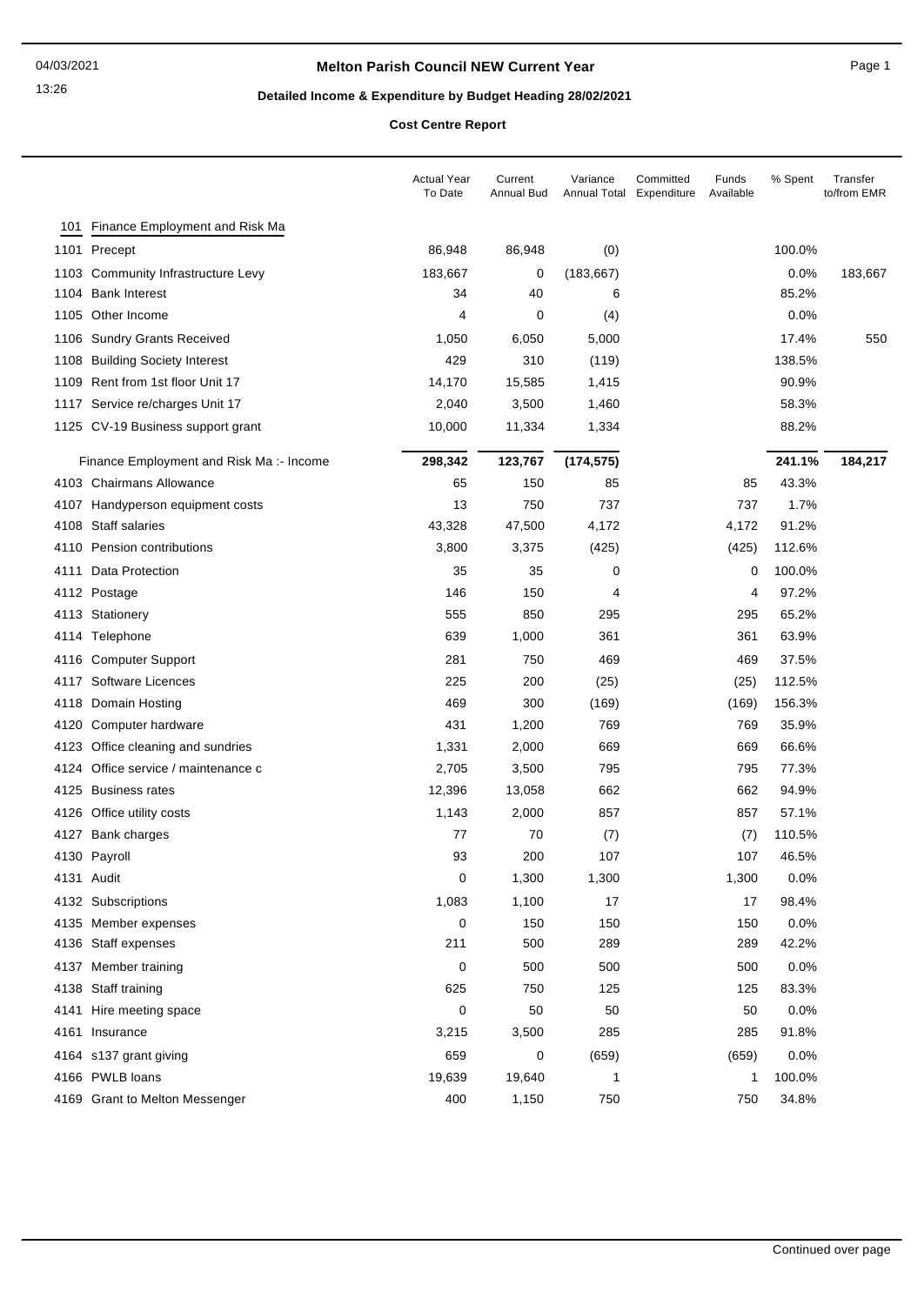## **Melton Parish Council NEW Current Year** Page 2

# **Detailed Income & Expenditure by Budget Heading 28/02/2021**

**Cost Centre Report**

|      |                                                           | <b>Actual Year</b><br>To Date | Current<br>Annual Bud | Variance<br>Annual Total | Committed<br>Expenditure | Funds<br>Available | % Spent | Transfer<br>to/from EMR |
|------|-----------------------------------------------------------|-------------------------------|-----------------------|--------------------------|--------------------------|--------------------|---------|-------------------------|
|      | 4170 Legal and Professional Costs                         | 500                           | 7,500                 | 7,000                    |                          | 7,000              | 6.7%    |                         |
| 4171 | General maintenance budget                                | 476                           | 1,000                 | 524                      |                          | 524                | 47.6%   |                         |
|      | Finance Employment and Risk Ma :- Indirect<br>Expenditure | 94,539                        | 114,228               | 19,689                   | 0                        | 19,689             | 82.8%   | 0                       |
|      | Net Income over Expenditure                               | 203,803                       | 9,539                 | (194, 264)               |                          |                    |         |                         |
| 6001 | less Transfer to EMR                                      | 184,217                       |                       |                          |                          |                    |         |                         |
|      | <b>Movement to/(from) Gen Reserve</b>                     | 19,586                        |                       |                          |                          |                    |         |                         |
| 201  | Planning & Transport                                      |                               |                       |                          |                          |                    |         |                         |
| 4205 | Neighbourhood Plan                                        | 342                           | 2,000                 | 1,658                    |                          | 1,658              | 17.1%   |                         |
|      | 4210 Road safety improvements                             | 42                            | 0                     | (42)                     |                          | (42)               | 0.0%    |                         |
|      | 4212 Signage                                              | 2,135                         | 2,150                 | 15                       |                          | 15                 | 99.3%   | 1,135                   |
|      | Planning & Transport :- Indirect Expenditure              | 2,519                         | 4,150                 | 1,631                    | $\pmb{0}$                | 1,631              | 60.7%   | 1,135                   |
|      | <b>Net Expenditure</b>                                    | (2, 519)                      | (4, 150)              | (1,631)                  |                          |                    |         |                         |
| 6000 | plus Transfer from EMR                                    | 1,135                         |                       |                          |                          |                    |         |                         |
|      | <b>Movement to/(from) Gen Reserve</b>                     | (1, 384)                      |                       |                          |                          |                    |         |                         |
| 301  | Recreation                                                |                               |                       |                          |                          |                    |         |                         |
| 1301 | Sundry Income                                             | 30                            | 0                     | (30)                     |                          |                    | 0.0%    |                         |
| 1304 | Hire of Football Pitches                                  | 1,320                         | 1,440                 | 120                      |                          |                    | 91.7%   |                         |
|      | 1305 Hire of Tennis Courts                                | 2,775                         | 3,500                 | 725                      |                          |                    | 79.3%   |                         |
| 1306 | Wayleave                                                  | 5                             | 5                     | 0                        |                          |                    | 100.0%  |                         |
|      | 1308 Sundry Grants Received                               | 180                           | 180                   | 0                        |                          |                    | 100.0%  |                         |
|      | Recreation :- Income                                      | 4,310                         | 5,125                 | 815                      |                          |                    | 84.1%   | 0                       |
|      | 4309 Greenspace mgmt contract                             | 2,733                         | 4,000                 | 1,267                    |                          | 1,267              | 68.3%   |                         |
|      | 4310 Greenspace additional works                          | 2,066                         | 3,000                 | 934                      |                          | 934                | 68.9%   |                         |
|      | 4315 Pavilion - Electricity                               | 126                           | 200                   | 74                       |                          | 74                 | 62.9%   |                         |
|      | 4316 Pavilion - Water                                     | 128                           | 150                   | 22                       |                          | 22                 | 85.6%   |                         |
|      | 4317 Pavilion project                                     | 1,745                         | 0                     | (1,745)                  |                          | (1,745)            | 0.0%    | 1,745                   |
|      | 4326 Play Area                                            | 50                            | 50                    | 0                        |                          | 0                  | 100.0%  |                         |
| 4327 | Play area checks                                          | 130                           | 130                   | 0                        |                          | 0                  | 100.0%  |                         |
| 4328 | Play equipment purchase                                   | 85                            | 85                    | (0)                      |                          | (0)                | 100.4%  |                         |
| 4329 | Security infrastructure                                   | 3,890                         | 3,890                 | 0                        |                          | 0                  | 100.0%  | 3,890                   |
|      | 4346 Risk Assessment - Trees                              | 0                             | 2,000                 | 2,000                    |                          | 2,000              | 0.0%    |                         |
|      | 4362 Outdoor furniture                                    | 405                           | 0                     | (405)                    |                          | (405)              | 0.0%    | 405                     |
|      | 4363 Memorials restoration                                | 417                           | 417                   | 0                        |                          | 0                  | 99.9%   |                         |
|      | 4372 WWI Behind the Names                                 | 0                             | 0                     | (0)                      |                          | (0)                | 0.0%    |                         |